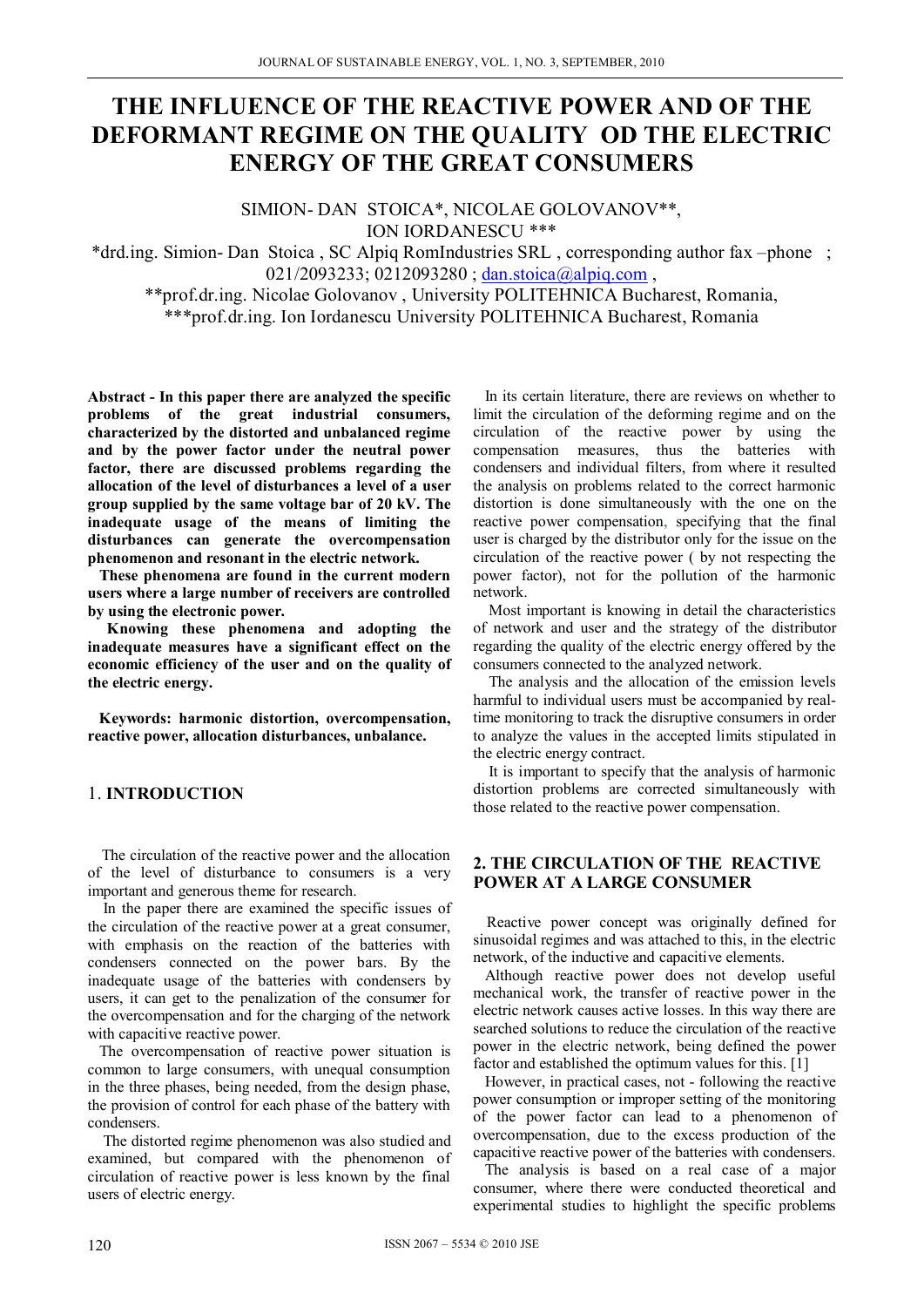that arise in an industrial consumer, characterized by significant changes in active power consumption and therefore an important variation of the power factor.

 In fig.1 there is a schematic diagram of the analyzed structure. The reactive power consumption is controlled by the battery with condensers, connected to low voltage suppliers.



**Fig. 1 The circulation of the reactive power on the three phases of the analyzed consumer.** 

 The experimental measurements performed on the output terminals of the MT/JT (fig. 2) transformer showed a significant unbalanced loading of the three phases and a poor operation of the reactive power compensation system (the battery with condensers has three phases, with three-phase connection). Thus, A Phase (fig. 2 a)) is charged, with important consume of reactive power. The battery with condensers is set according to the power factor, on A Phase, and ensures a proper functioning of the demanded factor, on this phase.

 Phases B and C (Fig. 2 b) and Fig. 2 c)) have a reduced charge (both as active power and reactive power), so that the connection at the battery with condensers leads to the appearance, on these phase, of the phenomenon of overcompensation. In this way, in the network there is transmitted the capacitive reactive power and the consumer is charged for functioning in the capacitive system.

 This situation of overcompensation of reactive power is common to large consumers, with consumption inequality in the three phases, being needed, from the design phase, the provision of control systems for each phase of the battery with condensers.

 Currently, the consumption inequality in three phases and use of batteries with condensers, operated in three phases and reaching the control signal based on the information from one phase leads to the phenomenon of overcompensation.

 The misuse of the battery with condensers leads to the penalty of the user even if the user has compensation installations for the reactive power, hence the fact that mere possession of the equipment of compensation of the reactive power is insufficient, so without their correct use, there is the risk to pay penalties for the neutral power factor deviation to the distribution operator.

 From this perspective, the consumer is not entitled to benefit from the local production of the reactive power by reducing the active losses and lack of penalty for the reactive power.

 The inadequate management of users connected to phases B and C with insufficient inductive consumers and lack of control on phase of the battery with condensers leads to the overcompensation of the reactive power, so the consumer is charged for entering into the distributor network for capacitive reactive power surplus.

 There are basically two important situations encountered in the circulation of large consumers of reactive power:

- the situation when the user is charged for the inductive reactive power introduced in the network ( in this situation the consumers don't have battery with condensers ), by achieving a power factor less than the neutral one , ie below 0.92;
- the situation where the user has the equipment for the reactive power compensation, appearing here three different cases:
	- $\triangleright$  the situation where the user pays the capacitive reactive power due to overcompensation (fig. 2);
	- the situation where the user pays penalty for the inductive reactive power, but also for the capacitive reactive power if there is overcompensation;
	- the situation where the user is within the optimum values of the neutral power factor.



 **Fig. 2 Reactive power on the three phases of transformer (low voltage part):**

 The reactive power circulation in the electric network has a significant influence on the level of tension in the power network nodes, available to consumers connected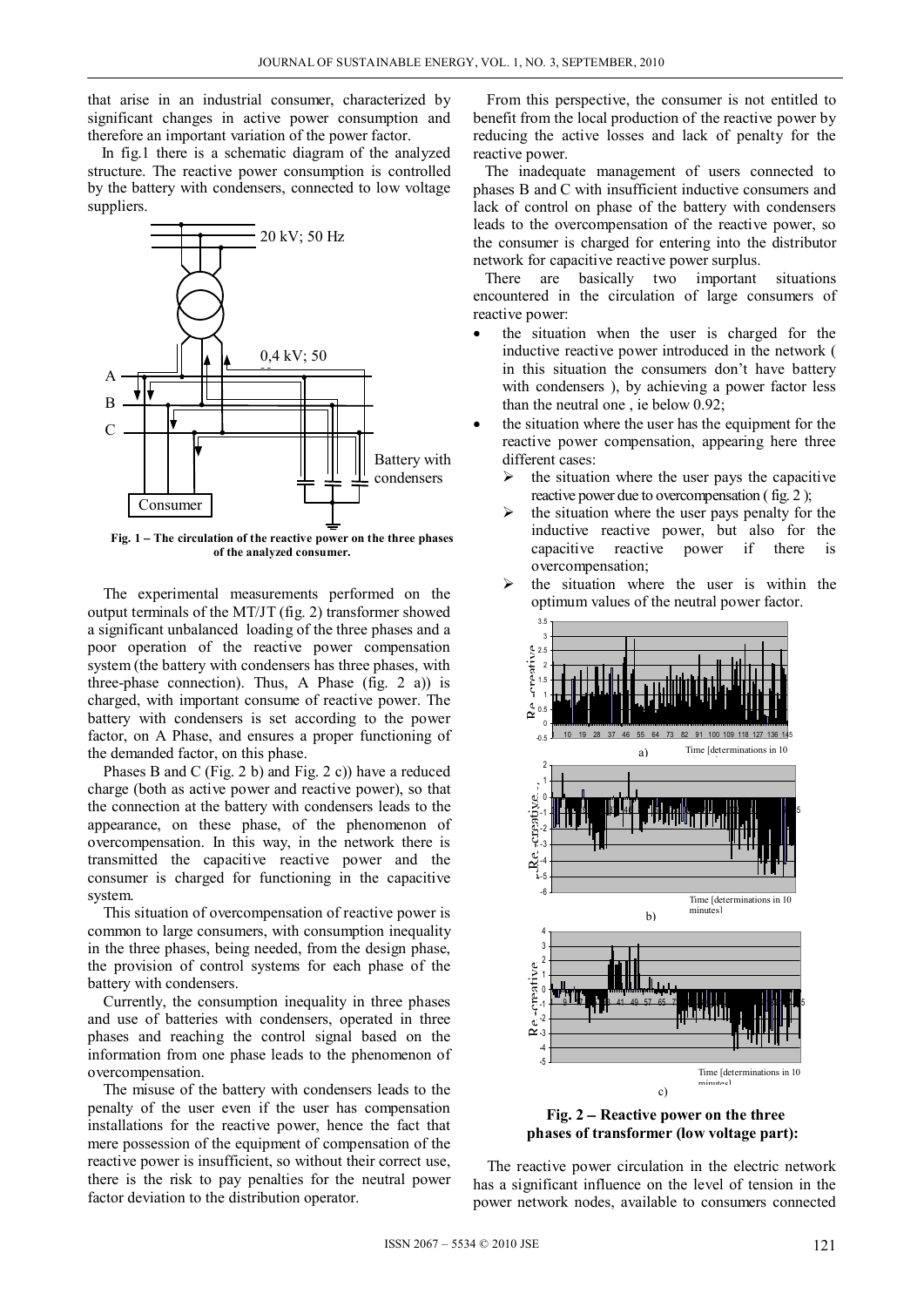in the nodes, so that the electricity consumer through its receivers has a very important contribution of reactive power circulation.

# **3. THE INFLUENCE OF THE DEFORMABLE REGIME ON THE QUALITY OF THE ELECTRIC ENERGY. THE ALLOCATION OF THE DISTURBANCE LEVEL FOR THE GREAT CONSUMER.**

 Obtaining the quality level of electric energy at the bars of the consumers supply requires that the electricity distributors to monitor the quality indicators and to determine, for each consumer, the limit of disturbance that can generate, so that the disturbances caused by all consumers to be below the permissible limit in terms of electric energy quality (values determined by performance standards of the electric energy distributor).

 Based on the admitted values for the level of disturbance in the supply bars, the electric energy distributor must allocate to each of its consumers a disturbance level, so that adding them can ensure the admitted values. [1]

 Under the current standard the allocation of the level of disturbance is made in relation to the power contracted by each consumer connected to the same supply bar.

 The classification of the consumers in the allocated quotas provides the premises to achieve a high quality standard in supply bars. Currently, the allocation calculations are made for disturbances in the form of harmonic distortion, for voltage fluctuations (flicker effect) and for fluctuations such as unballance.

 The evaluation of the emission limits for harmonics disturbances form, determined by consumer comprising nonlinear receivers is done in three stages, dependent particularly from the disturbing source characteristics.

 If a task does not meet the criteria in stage 1, there will be made the evaluation in the stage 2 for the specific characteristics of the harmonic producing equipment at the same time with the absorption capacity (auto compensation) of the network. The allocated level of interference is inferred from the levels of planning and it is divided between users according to their power (individual) reported to the total available power network. Assigning the levels of individual industrial users in MT it is necessary to take into account the level of disturbance resulting from higher voltage networks. [2]

 If a task does not meet any criteria in stage 2, stage 3 is to accept higher emission levels with exceptionally and temporarily title. (fig. 3 ). In the following there are considered the problems that appear in the stage 2 in the assessment of the consumers connected to MT network and the allocation of disturbance quota. To highlight the methods proposed in this technical note for the evaluation of the harmonic emission limits allocated in stage 2, it is considered an example for a MT network with a nominal voltage of 20 kV (fig. 4 ).



**Fig. 3 Polluant emissions assessment algorithm** 

## **3.1 CASE STUDY ON THE ALLOCATION OF THE LEVEL OF PERTURBANCE CALCULATED FOR THE HARMONIC OF LEVEL 5.**

The network includes six airlines with nominal voltage of 20 kV, supplied by a 110/20 kV transformer, with nominal power of 40 MVA, each line having the length of 5 km, 5 km, 7 km , 10 km, 15 km, 17 km ( fig. 4 ) .

 The apparent power of the transformers which are positioned on the average voltage is 500 kVA, 600 kVA, 800kVA, 1200kVA, 1600kVA, 500kVA.

Short circuit voltage  $u = 15 \%$ ; Ssc = 1900 kVA.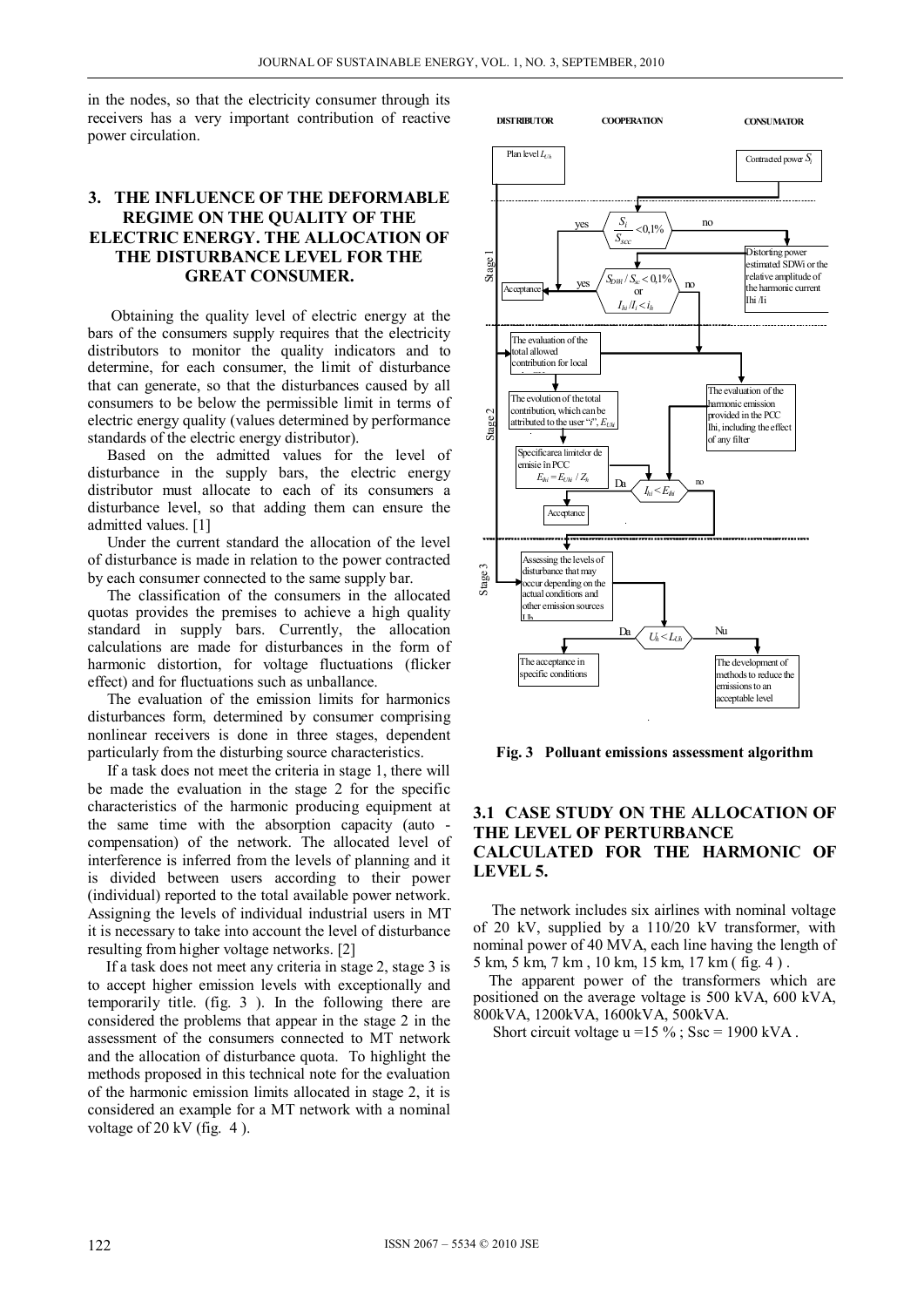

 **Fig 4. The distribution network with six lines and one task per each line.** 

 For this configuration of fig. 4, we have achieved in MATLAB 7.1 programming environment, the program for allocation of the level of disturbance to six lines (on the level of medium voltage - 20 kV) with a load on each line.

 This case it was analyzed and calculated the values for the most common harmonic allocated to consumers, the 5 level harmonic, at a medium voltage line.

 Monitoring the consumers, harmonic disturbance source is made on the electric power curve.

 The accepted limit for harmonic emission of voltage can be transformed into the harmonic power emission limit by dividing the harmonic impedance in PCC of each user [4]

$$
E_{\text{Ihi}} = \frac{E_{\text{Uhi}}}{Z_{\text{h}}} \tag{1}
$$

 Commonly, the emission limit EIhi is indicated as a percentage of the corresponding load current contracted by the user *i* 

$$
E_{Ihi} = \frac{E_{Uhi} [96] \cdot 1000 \cdot U_N^2}{Z_h \cdot S_i}
$$
 (2)

where  $U_N$  is the nominal voltage of the network, in kV, and the contracted power  $S_i$  is introduced in kVA.

 In the Table 1 there were calculated (using the calculation program in Matlab 7.1) the individual emission limits for harmonic currents of level 5, in three cases (% - of the user load current Ii).

 The calculations for each of the six nodes on each line, where there are disruptive tasks, lead to the data shown in Table 1.

 The determination of the emission limits may be done in three different cases:

- in the first case there is considered directly the generally accepted level of disturbance as a harmonic of the MT network; the process can be applied especially for the 20 kV stations where that are radial connected individual consumers (consumers of low voltage are not connected via a transformer 20 / 0.4 kV and there are not connected lines that supply more consumers);
- in the second case, there is considered explicitly the presence of JT loads, the process can be applied in particular when the 20 kV bars are connected only by individual consumers and by a source for consumers of low voltage by using a transformer of 20/0,4 kV);
- in the third proposed case there are considered long MT networks ( network with over 10 km long cables and / or airlines over 5 km inorder to take into consideration the possibility to limit excessive users connected to the end of the line; the procedure can generally be applied when the connection lines of 20 kV supply more consumers.

## **3.1.1 EMISSION LIMITS DETERMINATION USING THE SECOND METHOD OF APPROACH**

 In the second approach, for case 2, there is explicitly considered the contribution of harmful sources connected in the low voltage network, and the accepted global value  $G_{h,MT+JT}$  of the contributions determined by the disturbing sources from MT și JT network, it considers the  $S_{MT}$ power connected in MT network, the *S<sub>JT</sub>* power connected in JT network and coincidence factor  $F_{MJ}$  between the disturbing loads from MT and JT (generally  $F_{MJ} = 0.5$ ) results from the relationship: [ 4 ]

$$
G_{hMT} = \sqrt{\frac{S_{MT}}{S_{MT} + S_{JT} \cdot F_{MJ} \cdot \left[L_{hMT}^{\alpha} - \left(T_{hIM} \cdot L_{hIT}\right)^{\alpha}\right]}}
$$
(4)

For the analyzed example, if it is considered  $L_{5IT} = 2$ % și  $L_{5MT}$  = 5 % it results

$$
G_{5MT} = 1.4 \sqrt{\frac{18}{18 + 26 \cdot 0.5} \cdot \left[ 5^{1.4} - (1 \cdot 2)^{1.4} \right]} = 2.7\% \tag{5}
$$

where  $L_{h,MT}$  is the planned level of disturbance unde the harmonic form of h level, in the network MT,  $L<sub>h</sub>$   $_{IT}$  – planned level of disturbance unde the harmonic form of h level, in the network of IT,  $T_{h \ M}$  – transfer factor of disturbance in the form of harmonic of level h of the highvoltage network in medium voltage network (it can be considered  $T_{hIM} = 1$ ).

 The assessment of individual limits of the loads connected to the MT is done according to the number of individual Si loads in total SMT load connected to the medium voltage network and to the simultaneity factor of the disturbing FMT source connected to the MT network